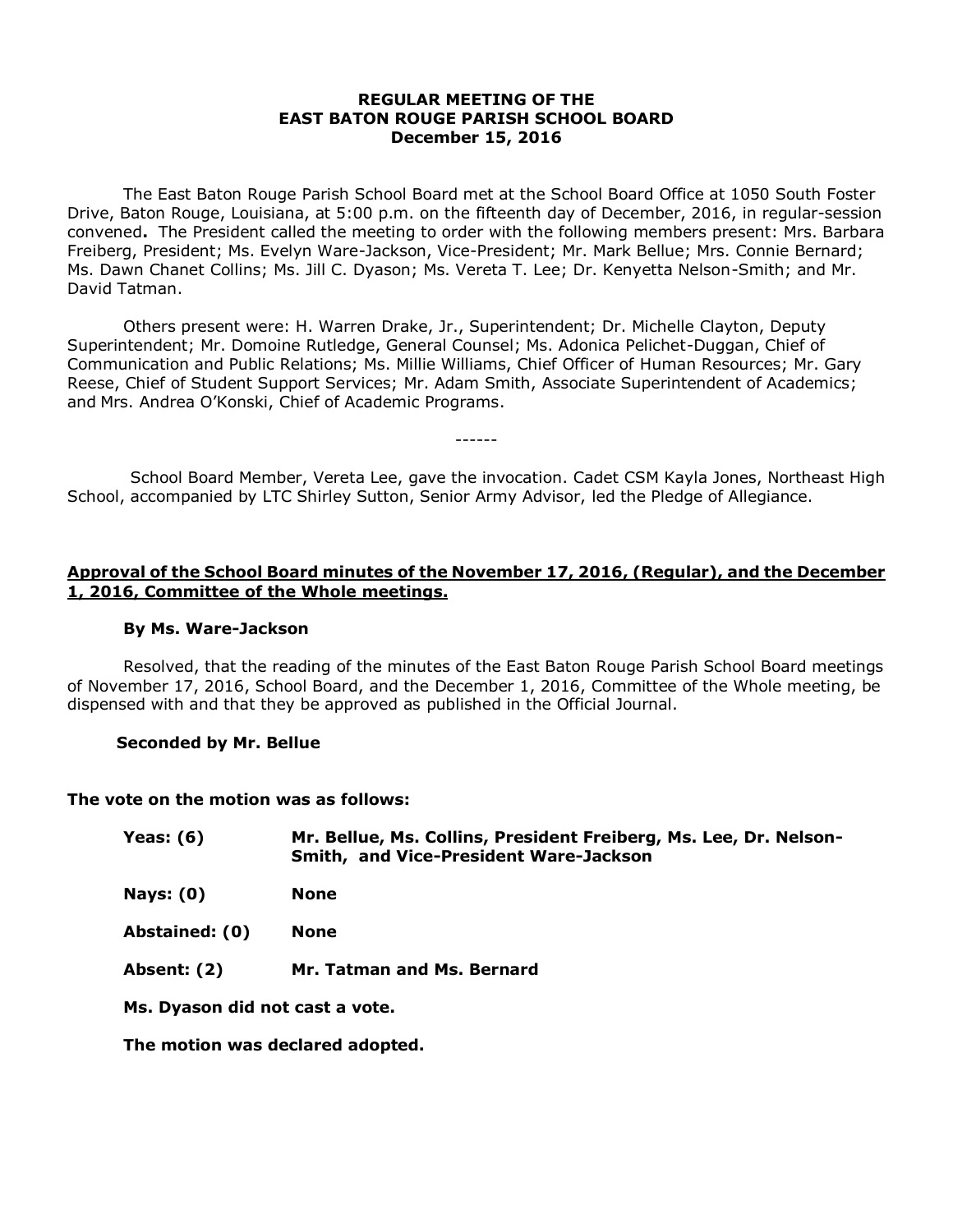# **Consent to Consider**

## **By Mr. Bellue**

Resolved, that the East Baton Rouge Parish School Board does hereby "Consent to Consider" an item not listed on the agenda. This item will be presented to the board for a vote as the last item on the agenda.

## **Seconded by Ms. Bernard**

## **Unanimously adopted by a vote of all the members present. (Mr. Tatman was absent.)**

### **Approval of Consent Agenda Items**

### **By Ms. Dyason**

Resolved, that the East Baton Rouge Parish School Board does hereby approve the Consent Agenda items.

### **Seconded by Ms. Bernard**

### **Unanimously adopted by a vote of all the members.**

## *The following items were approved as part of the Consent Agenda:*

Approval of the following budgets:

- a) 2016-2017 Proposed Plan Budget for the CLASS Pilot Enhancing Instruction for Special Learners for the Early Childhood Community Network.
- b) 2016-2017 Proposed Adult and Continuing Education Budgets.

Approval of the following grants:

- a) Five (5) Cox Charities' grant awards in the amount of \$12,715.00 to provide direct service classroom projects. The following schools will receive the grants: Baton Rouge Center for Visual & Performing Arts (\$2,715.00), Claiborne Elementary (\$3,000), Park Forest Middle (\$2,500.00), Baton Rouge Magnet High (\$2,500.00), and Broadmoor High (\$2,000.00).
- b) Project SERV (School Emergency Response to Violence) grant in the amount of \$404,500.00 to provide short-term and long-term education related services to the East Baton Rouge Parish School System while the system recovers from the August 2016 flood.
- c) Louisiana Department of Education School Improvement Grant (SIG) 1003g grant for Park Elementary School in the amount of \$729,500.00 over three years to provide professional development for teachers, summer enrichment programs for students, and incentive awards to retain teachers.
- d) Britannica/Citelighter Give Back pilot grant in the amount of \$11,500.00 to develop student writing skills using a scaffolding approach.
- e) Revised LOSFA Field Outreach Services (LFOS) Sub-Grant in the amount of \$362,510.00 to assist the following schools with the build college-going culture: Broadmoor High (\$28,970.00), Glen Oaks High (\$17,272.50), Scotlandville High (\$28,925.00), Tara High (\$21,992.50), Woodlawn High (\$23,320.00), McKinley Middle (\$59,220.00), Park Forest Middle (\$68,100.00), Southeast Middle (\$65,880.00), and Scotlandville Middle (\$48,830.00).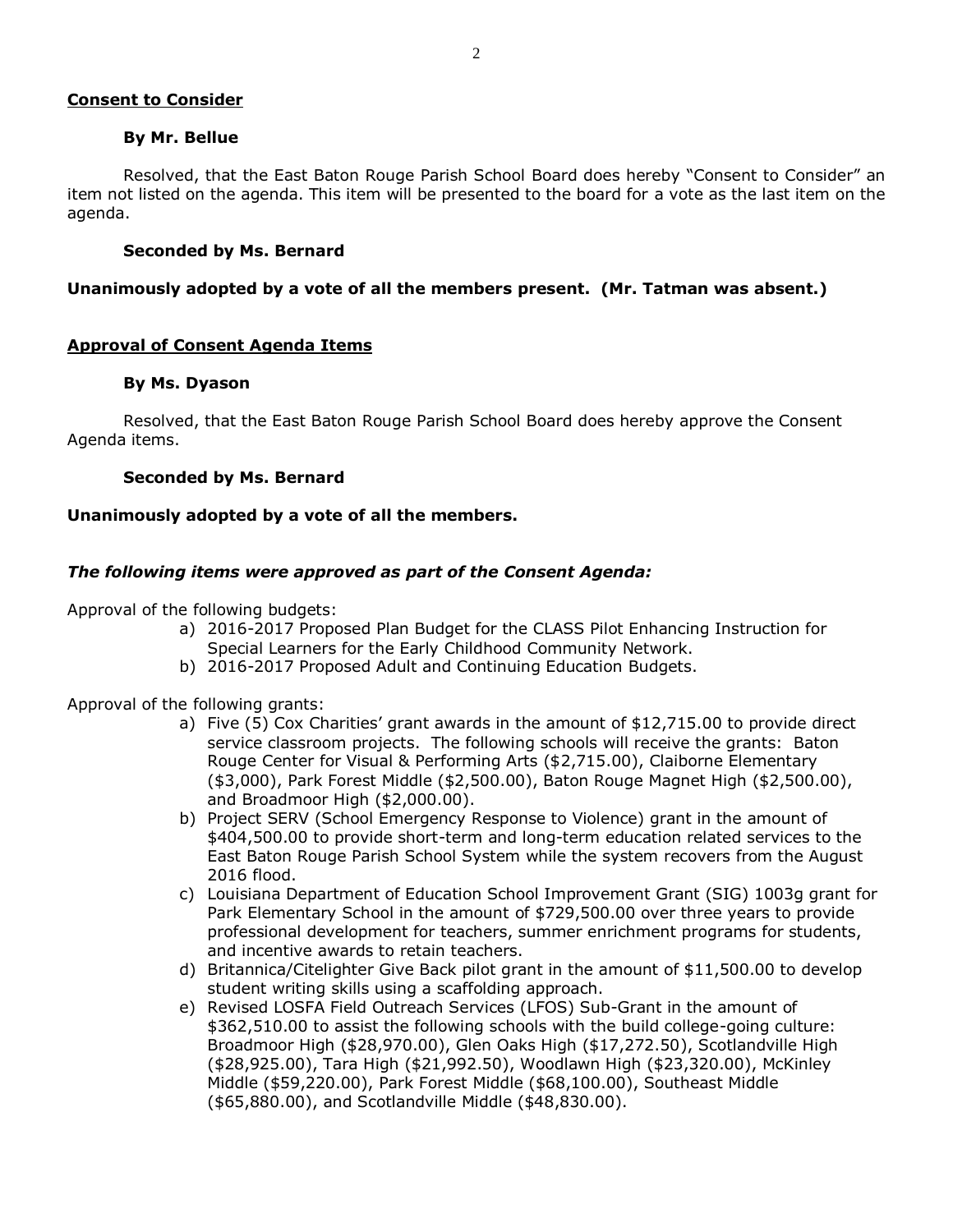Authorization for staff to advertise, accept the low bid meeting specifications, and make the award of a contract for construction of the New Broadmoor Elementary School as specified in *A Plan to Improve Facilities/Technology, Discipline, and Compensation in the East Baton Rouge Parish School System (the "Plan")*, as revised through January 17, 2008, or reject any and all bids for just cause in accordance with the Louisiana Public Bid Law; Louisiana Revised Statutes, Title 38; Chapter 10.

Approval of the recommendation of Mr. Domoine Rutledge, General Counsel, EBRPSB, in the following matter: Penny Harrell v. Demetrius Gayton, et al, Suit No. 645528, Section 24, 19<sup>th</sup> JDC, Parish of East Baton Rouge, State of Louisiana.

## **END OF CONSENT AGENDA ITEMS**

**------**

## **Approval of Contract**

### **By Mr. Tatman**

Resolved that, the East Baton Rouge Parish School Board does hereby approve the renewal of a contract between the East Baton Rouge Parish School System and the City of Baton Rouge in the amount of \$134,110.00 to allow the Department of Adult and Continuing Education to continue providing adult education classes and HiSET testing for inmates at the East Baton Rouge Parish Prison from January 1, 2017, through December 31, 2017.

### **Seconded by Ms. Lee**

### **Unanimously adopted by a vote of all the members.**

## **Authorization to Develop and Issue a Request for Proposals**

#### **By Ms. Bernard**

Resolved, that the East Baton Rouge Parish School Board does hereby authorize the Superintendent of Schools to develop and issue a Request for Proposals (RFP) for facility management services and to provide for related matters.

#### **Seconded by Ms. Ware-Jackson**

#### **The vote on the motion was as follows:**

| Yeas: (8) | Mr. Bellue, Mrs. Bernard, Ms. Dyason, President Freiberg, Ms. Lee, |
|-----------|--------------------------------------------------------------------|
|           | Dr. Nelson-Smith, Mr. Tatman, and Vice-President Ware-Jackson      |

**Nays: (0) None**

**Abstained: (0) None**

**Absent: (0) None**

**Ms. Collins did not cast a vote.**

**The motion was declared adopted.**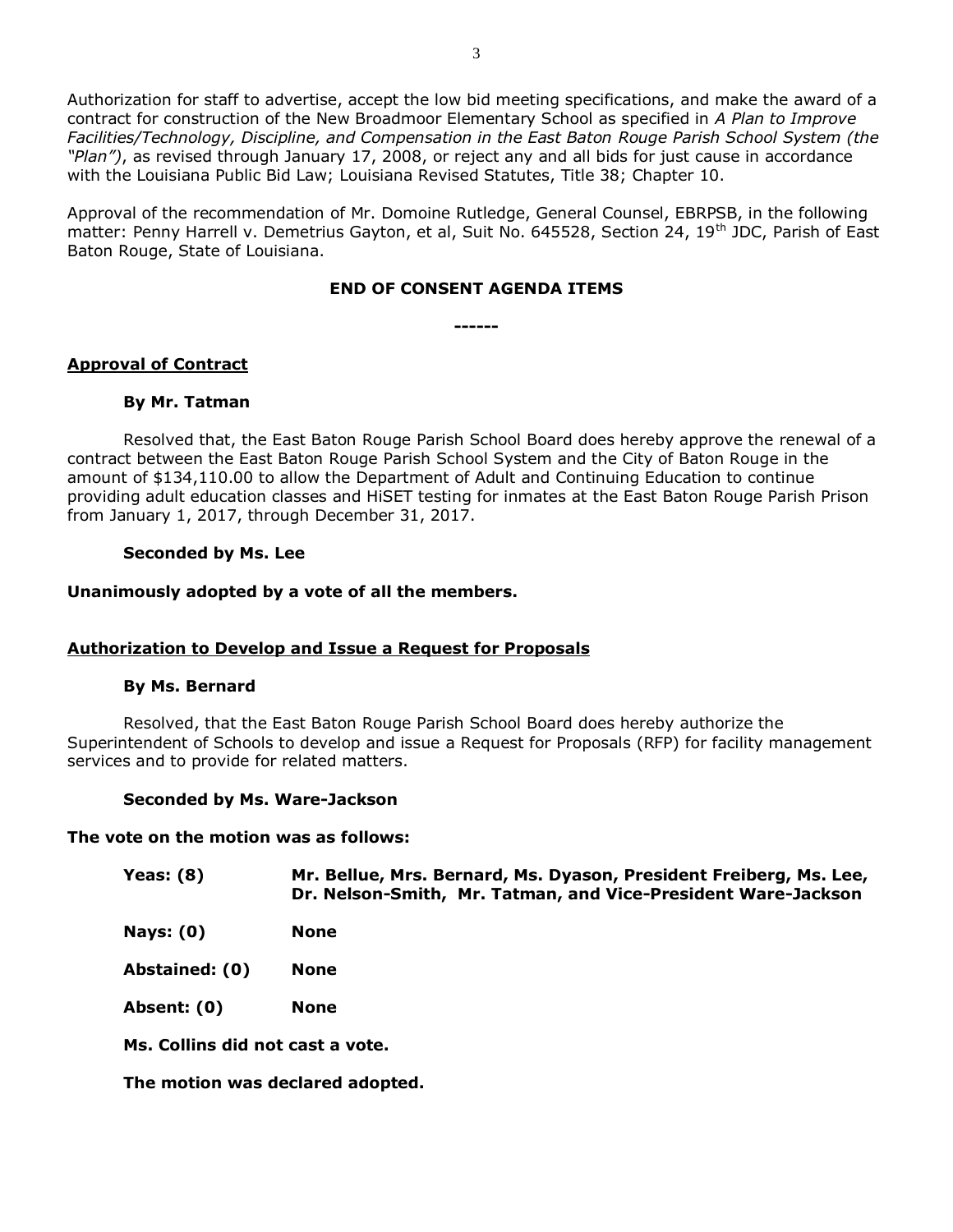## **Approval of Lease Agreement for School Buses**

### **By Ms. Lee**

Resolved, that the East Baton Rouge Parish School Board does hereby authorize a lease agreement for school busses and to authorize the Superintendent of Schools to finalize same.

## **Seconded by Ms. Bernard**

### **Discussion followed.**

### **A friendly amendment was accepted by the originator and seconder.**

Resolved, that the East Baton Rouge Parish School Board does hereby authorize a lease agreement for up to six school busses and to authorize the Superintendent of Schools to finalize same.

### **Unanimously adopted by a vote of all the members.**

### **Approval of Application for the FEMA Community Disaster Loan Program**

#### **By Mr. Tatman**

Resolved, that the East Baton Rouge Parish School Board does hereby approve a Resolution making application to the State Bond Commission for approval of the issuance by the East Baton Rouge Parish School Board, State of Louisiana, of not exceeding five million dollars (\$5,000,000) of Revenue Anticipation Notes (Community Disaster Loan Program), and providing for other matters in connection therewith.

#### **Seconded by Ms. Lee**

#### **Unanimously adopted by a vote of all the members.**

## **Approval of Revenue Anticipation Notes**

#### **By Ms. Bernard**

Resolved, that the East Baton Rouge Parish School Board does hereby authorize the Resolution giving preliminary approval to the issuance of not exceeding thirty-six million dollars (\$36,000,000) of Revenue Anticipation Notes, of the East Baton Rouge Parish School Board, State of Louisiana; providing certain terms of said Notes; making application to the State Bond Commission for approval of said Notes; and providing for other matters in connection therewith.

#### **Seconded by Mr. Tatman**

#### **Unanimously adopted by a vote of all the members.**

# **Approval of Istrouma High School Facility Modification and Maintenance Improvement Contract**

**By Ms. Ware-Jackson**